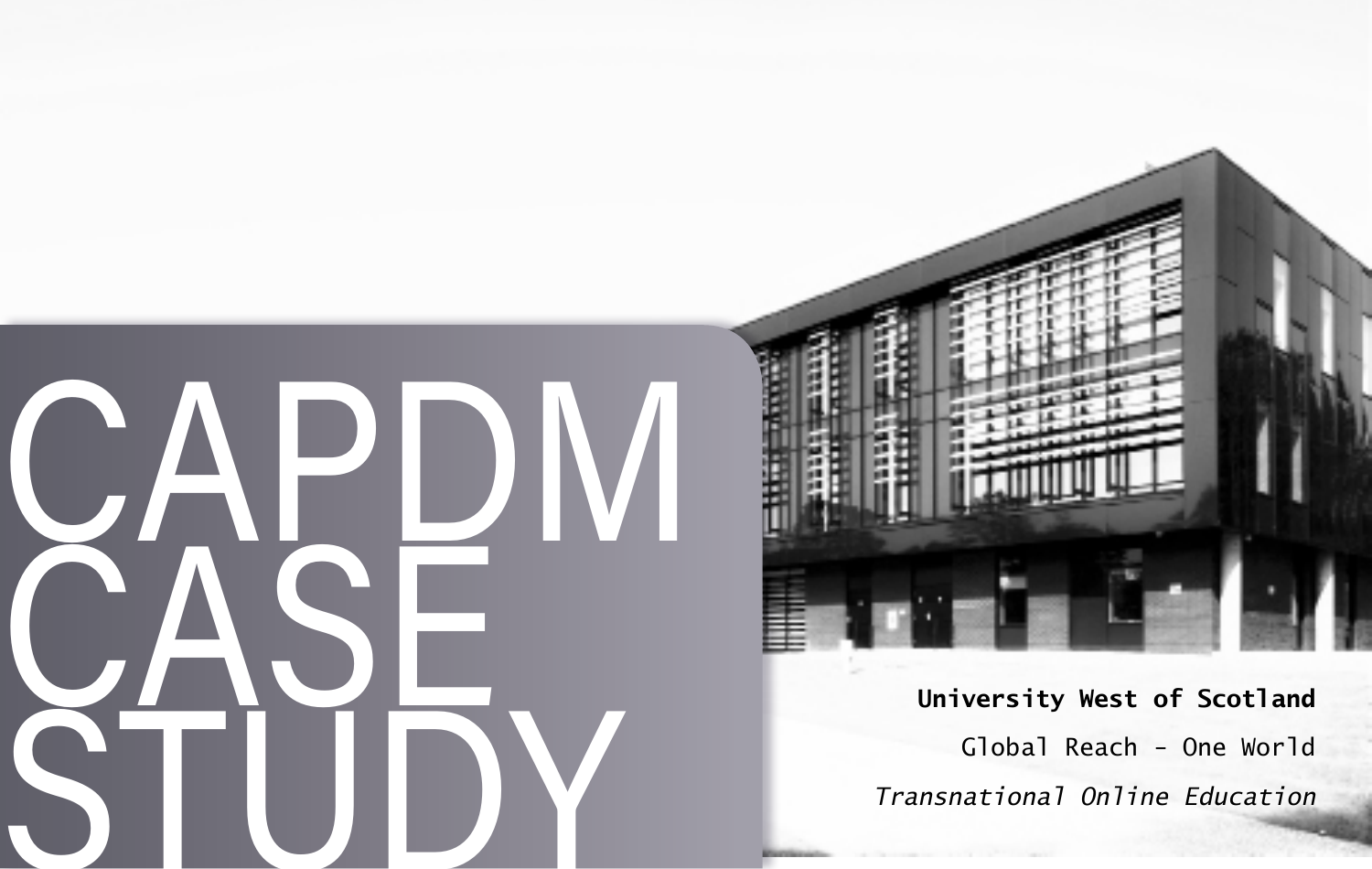CAPDM are a trusted<br>
partner of UWS<br>
delivering leading<br>
edge online learning<br>
solutions in a variety<br>
of subject areas.<br>
eadofLondor Campus, University of Wester partner of UWS delivering leading edge online learning solutions in a variety of subject areas.

Tom Duff Head of London Campus, University of West of Scotland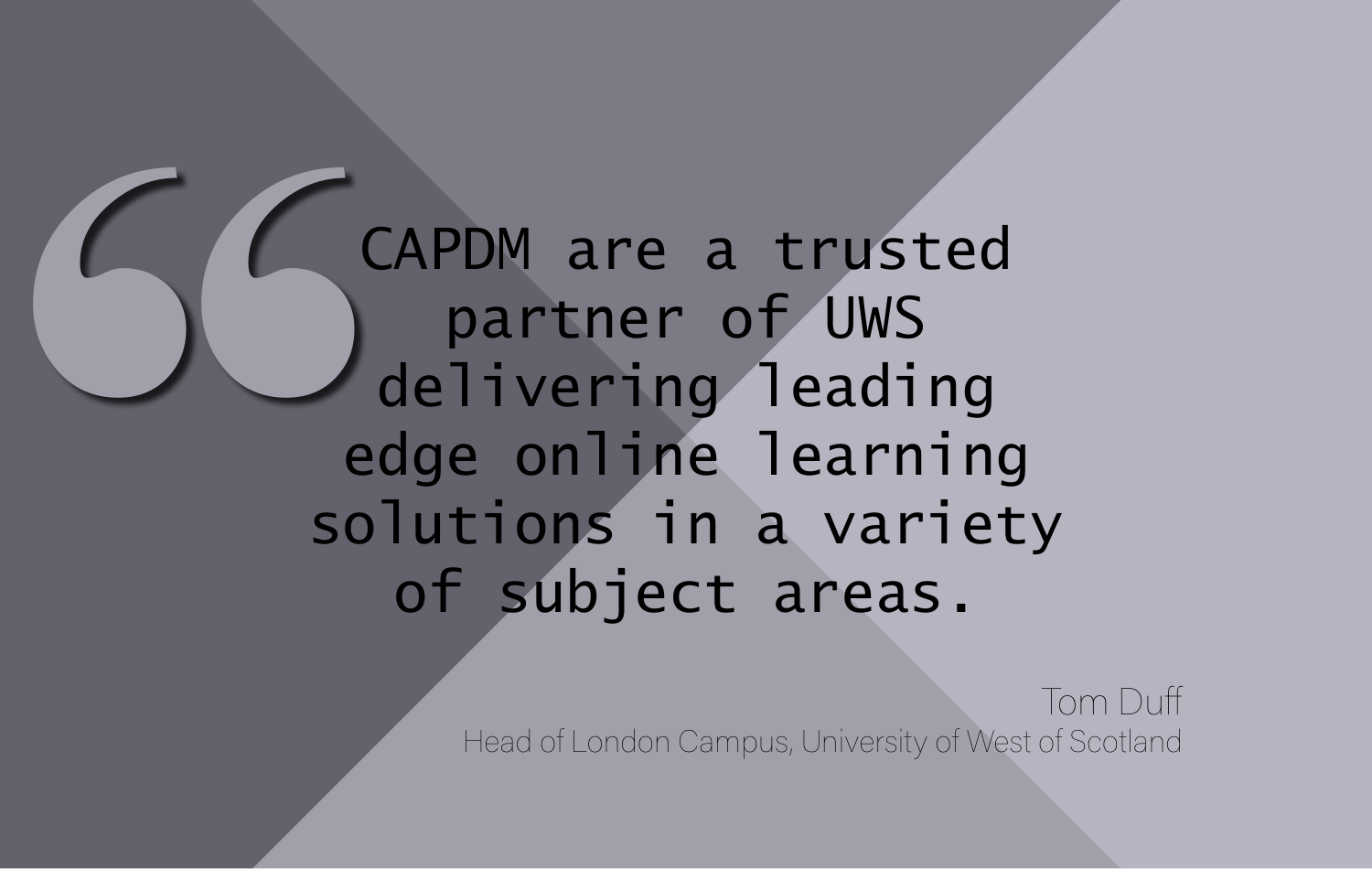Exec Summary

The internationalisation of the University is seen as a vital means of achieving the aspirations of its Global Reach strategy, providing a springboard for all its learners to contribute globally. Critical measures of success include:

- developing UWS as a global brand
- internationalising student body, staff & University culture
- internationalising the student experience
- developing strong strategic partnerships.

There is also a key requirement to offer UWS degrees through transnational & online arrangements to a target of 3,000 off-shore enrolled students by the end of the decade.

The One World MBA has helped to create an internationally recognised brand for the University, introducing the necessary transformational change, through staff development, to ensure that the University can meet its international ambitions.

As part of its commitment to strong partnerships supporting its Global Reach ambitions, CAPDM has worked closely with UWS and its staff to design and build the One World MBA brand and programme.

# About

CAPDM have more than two decades of experience of developing sustainable businesses in online distance learning for its partners in academia and professional associations.

UWS has set itself an ambitious Global Reach Enabling Plan to create UWS as a global brand offering flexible and innovative approaches to learning. The University has a commitment to providing an internationalised curriculum, with all programmes being revised to meet that international need. UWS degrees and professional development will be offered through a range of off-shore arrangements, with the University looking to develop strong strategic partnerships to help build its global brand.

UWS has chosen CAPDM to help build up its strategic offering to grow partnerships at home and in targeted regions of the world, and to support transnational higher education delivery and the international accessibility of its programmes. CAPDM are enabling the university to grow its internationally-based student community while ensuring effective integration and high satisfaction.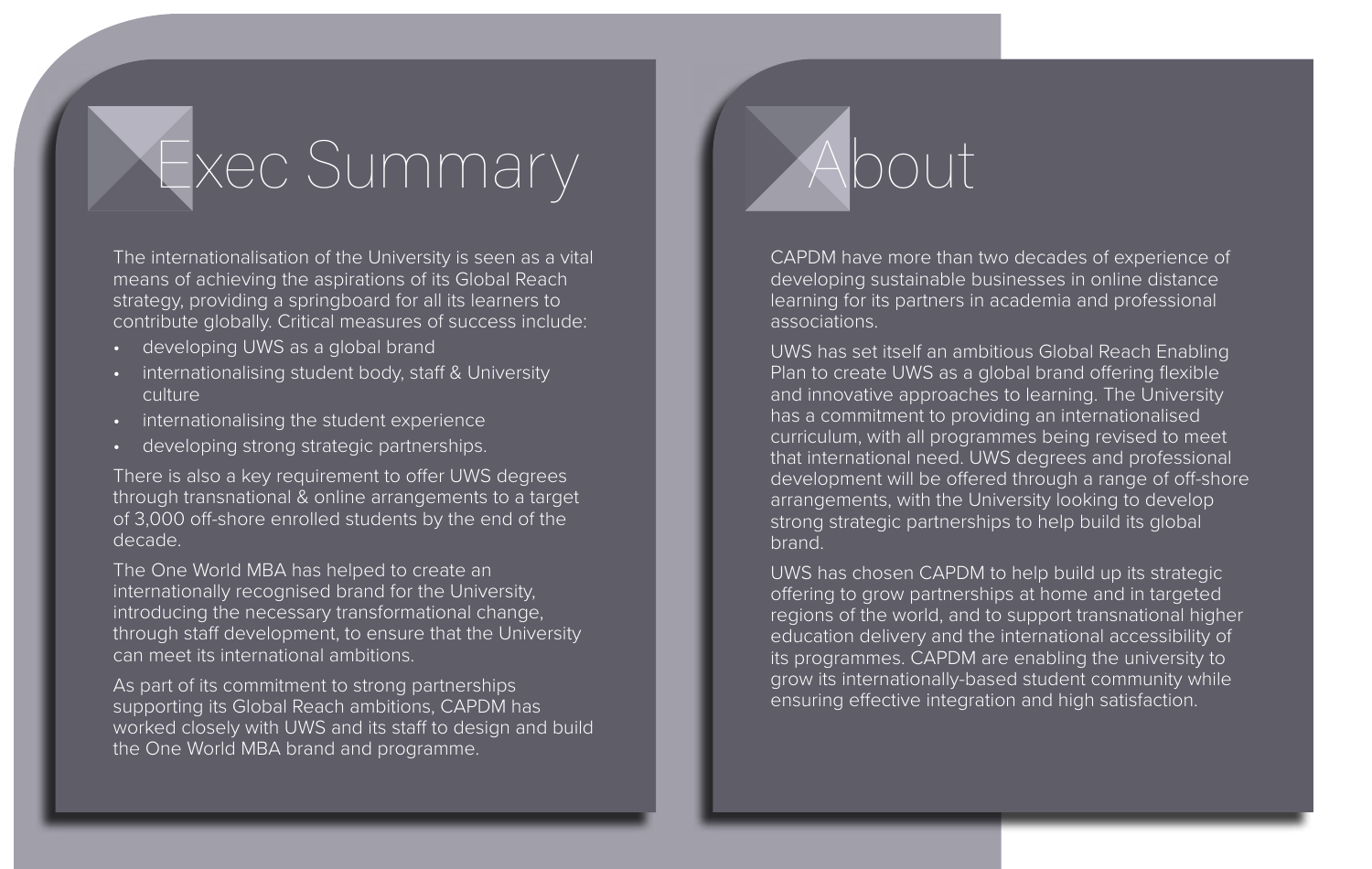# Challenges

Universities have many cultural, resource and technical barriers that stand in the way of meeting the requirements of developing a business in online distance learning. This involves having a portfolio of fully-developed course modules and effecting a transformational, i.e. lasting, change that ensures the sustainability of the effort.

Partnering helps to overcome these barriers, including for the design and development of an engaging online pedagogy and the resulting courses and programmes. CAPDM were able to provide that expertise to the University, to build a contemporary, innovative and stimulating student experience, and a scalability of production and delivery.

CAPDM worked closely with the academic and technical support staff of the University, to guide them in production, launch and operation, but also to transfer their experience into the University in order to enable it to apply the lessons learned to other academic areas.

## Help

CAPDM builds on a solid foundation that will support tomorrow's needs as well as today's. Our extensive experience has been used to build the one World MBA on:

- a coherent and well-founded digital strategy for content development, management & delivery, to enable UWS to benefit from licensing arrangements with the major publishers to deliver their content to all UWS irrespective of location, circumstances and restrictions
- the back of a scalable and repeatable development methodology to create consistent outputs, an engaging & highly supported student experience, and a quality of delivery that is the same for all students – whatever their mode of study.

CAPDM's work also involved guiding and supporting many academics in the development of support materials that completed the set of learning materials for the course modules within the MBA programme. This is of particular significance to UWS for the development of its London and other off-shore campuses, but also ensures that its four domestic campuses teach the MBA to all students from the same high quality base.